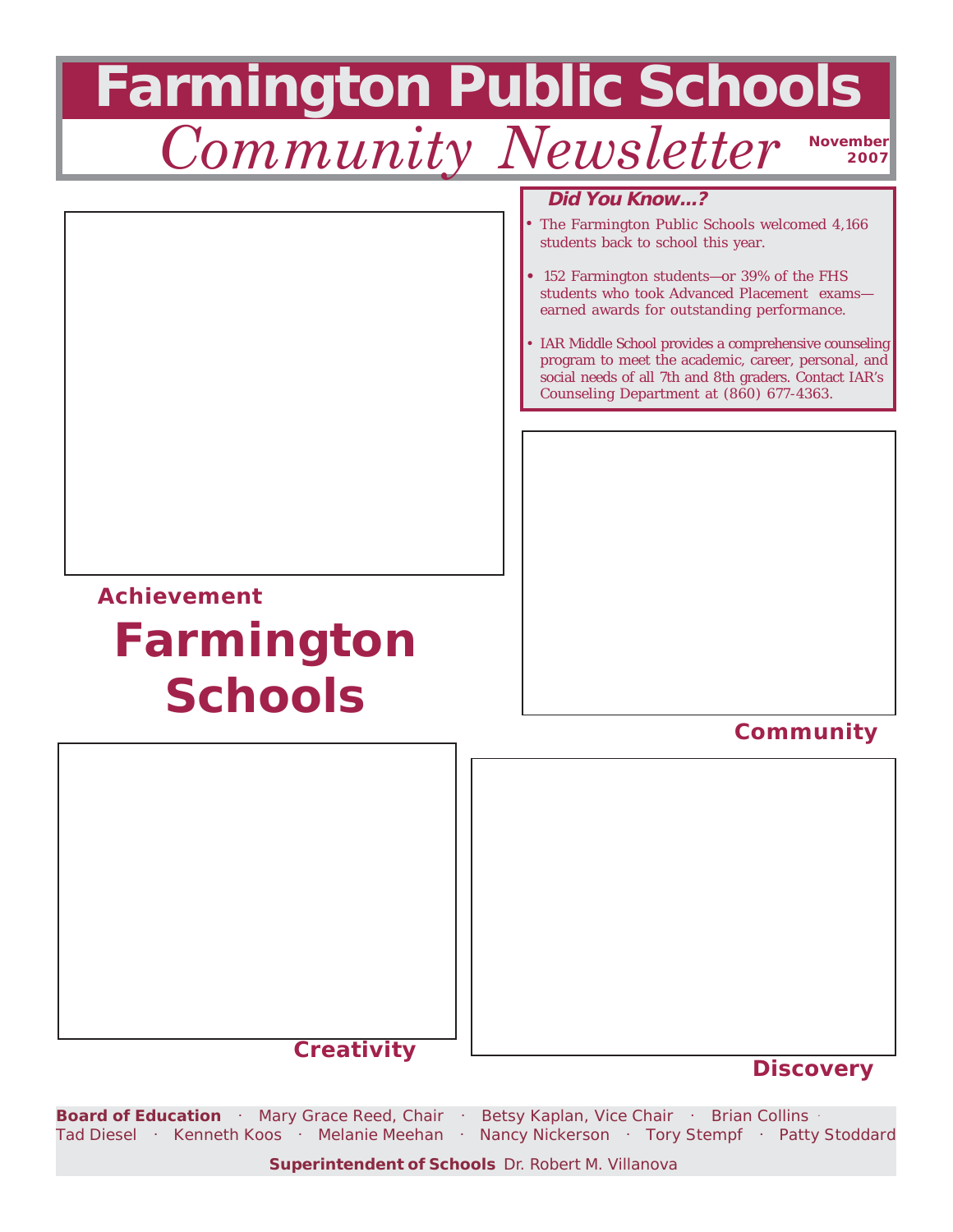# **News From Our Schools**

#### **For the Love of Reading**

#### **• Union School's** *Links for Kids*

Parents and students can visit Union School's *Links for Kids* Website to read online e-books and find tools for research. Visit the National Weather Service, Carnegie Hall, and the National Gallery. Have you ever wondered about earthworms? For young scientists, there's an especially intriguing site called *WormWorld*—that answers all their questions about nature's curious and valuable recyclers. *http://portal.fpsct.org/union/library/ LinksForKids.htm*



*...enriching lives for years to come...*



#### **• Reading Recovery Program**

Reading Recovery helps first grade readers make accelerated progress by giving them individual instruction each day for 20 weeks. Highly trained teachers develop lessons tailored to each student's needs. Children delight in taking books home to practice reading to their families. This internationally recognized reading intervention program has helped hundreds of Farmington children develop a love for reading that will enrich their lives for years to come. Contact Kim Wynne, Townwide Literacy Director at (203) 673-8268 for information.

### **EXCL Program A Family Resource**

Farmington's Extended Care and Learning (EXCL) has enrolled 329 students who are able to stay at their own schools for before- and afterschool activities. This program, at five schools, is an important resource for Farmington families.

**•** *EXCL Kids Give Back***—**Beginning in December, each school's EXCL Program will "adopt" a local non-profit organization to help and to learn about. West Woods' EXCL students will sponsor a drive to support the "Wish List" of the CT Humane Society's pet shelter.

**•** *Lights On Afterschool Day*, a popular family and school event, celebrated the importance of after school programs to families and their communities throughout the nation.

### **Early Intervention & Prevention**

The Preschool Screening Program offers parents of preschoolers a chance to discuss their child's growth and development with a team of experts. The team meets every 6 weeks by appointment at Irving Robbins School.

Future screening dates are

- December 7, 2007
- February 1, 2008
- March 7, 2008
- April 4, 2008.

*For more information...contact the Department of Special Services at (860) 677-1791*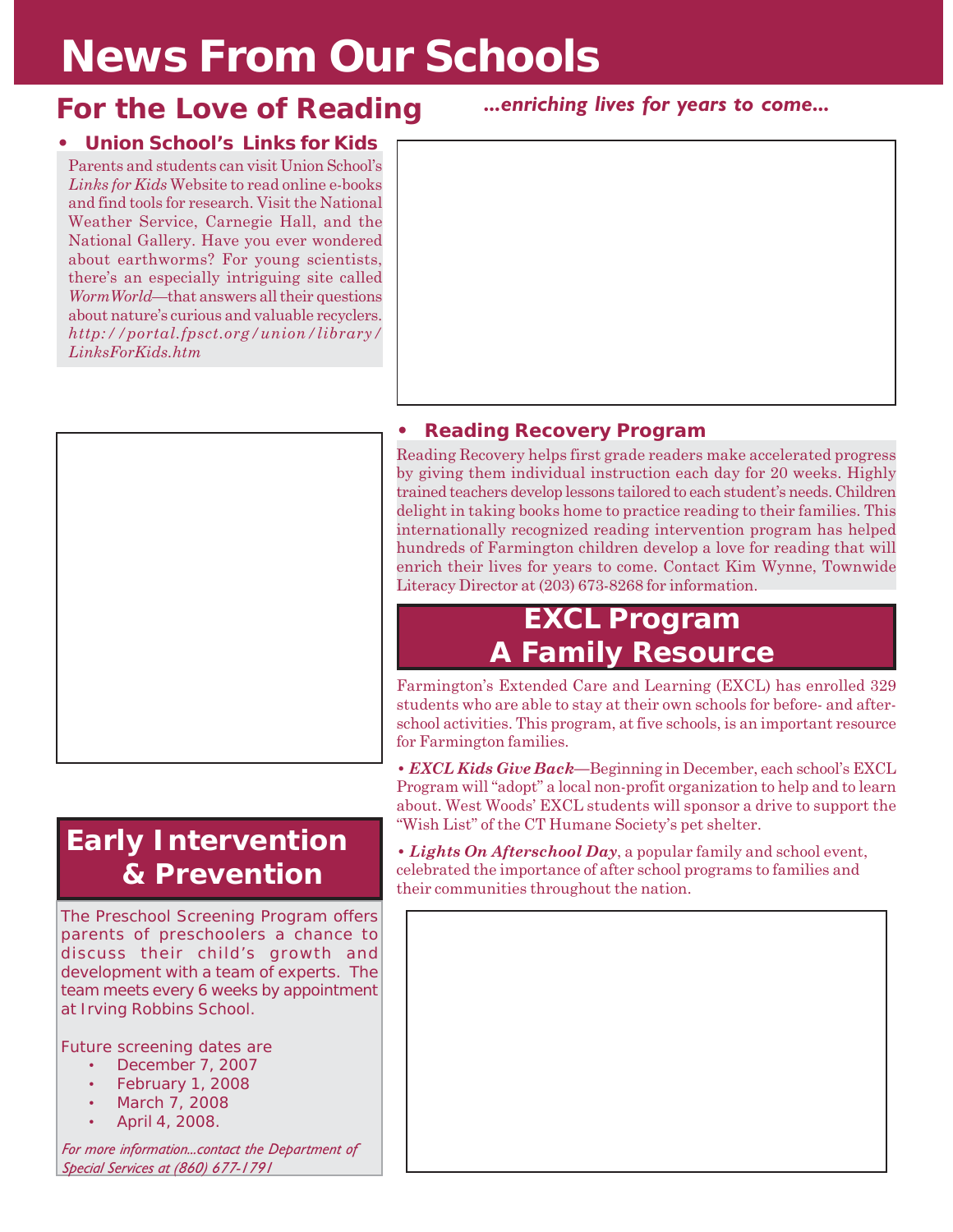# **News From Our Schools**

# *At a Glance At Glance*• Average SAT results for the Class of 2007 were

among the strongest in all previous years. Critical reading average was up 1 point from 2006, while math average was up 6 points.

**•** Farmington ranked second in Connecticut for participation in Advanced Placement test-taking. Overall, 76% scored high enough to earn college credit for their course work.

**•** In the FHS Class of 2007, 96% of the graduates advanced to higher education.

#### **School to Career Program Aspiring Engineers Learn the Ropes**

Three student interns—**Anthony Fouad, Jonathan Krell,** and **Roger Fong**— worked in the town's civil engineering department with Town Engineer **Russ Arnold** last summer. The students each worked for 60 hours, earning credit for learning new computer-aided drafting skills,updating the town's GIS system, and making field inspections.



#### *West District School's Veterans Day ceremony*

#### **Welcome New Principals** ○○○○○○○○○○○○○○○○○○○○○○○○○○○○○○○○○○

**Dr. Diane Cloud,** a 30-year veteran teacher and a graduate of both Howard and Harvard Universities, has been appointed principal at Noah Wallace School. Farmington also welcomes back a familiar, well-respected administrator—**Dr. Timothy Breslin**—a former high school principal in Newtown,



### **Teacher of the Year**

Ms. Diana Petro, first grade teacher at Noah Wallace School, has been selected Farmington's Teacher of the Year and became a semi-finalist for Connecticut's Teacher of the Year. A leader in her field and a mentor to new teachers, Ms. Petro has been teaching in Farmington for 35 years. The State Department of Education will honor Ms.Petro at the statewide Teacher of the Year ceremony.

> "...I love having twenty new challenges each year and the renewed belief that I can make a difference...." *Ms. Diana Petro*

#### **Thanking Our Veterans**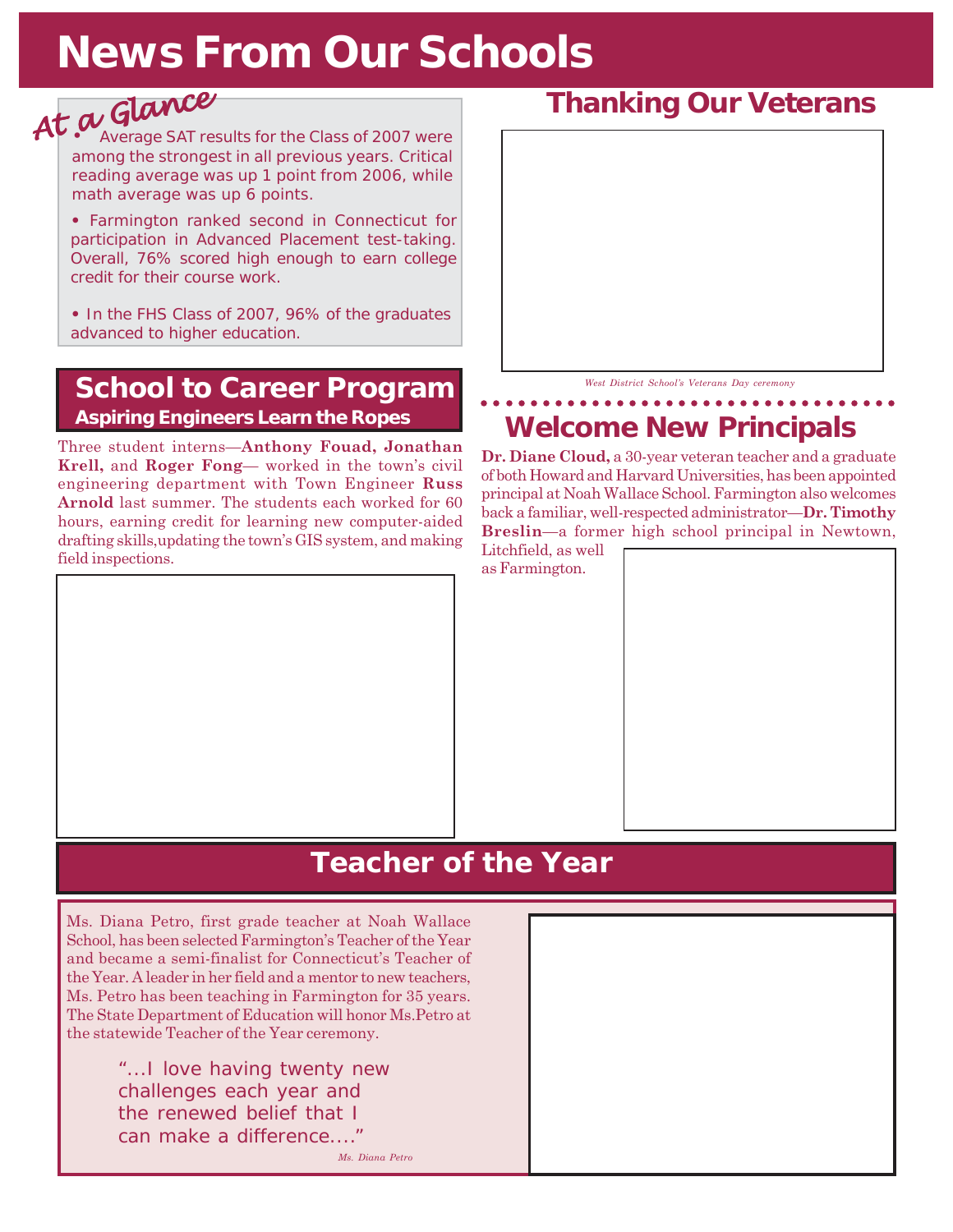# **Community Partnerships**

#### **Supporting the Swim Team: Miss Porter's & FHS**

Thanks to a Town/Gown partnership with Miss Porter's School, the FHS Swim Team is practicing and competing at a state-of-the-art swim facility. According to FHS Athletics Director **Jack Phelan** and Coach **Scott Ferrigno**, the team

now has 8 lanes for practice, parents can watch comfortably at competitions, and the whole team (61 girls) can fit on deck for the first time.

**"...Miss Porter's School has been wonderful. They have welcomed the FHS Swim Team with open arms...."**

*Jack Phelan, FHS Athletics Director*

*Thanks to all ! Thanks all* 

## *FYI....*

- The Farmington Board of Education will conduct a survey to assess community perceptions and attitudes toward its educational program this spring. This survey of randomly selected households is part of the school district's self-evaluation and improvement process. ♦
- More than 700 FHS scholar-athletes participate in the school's inter-scholastic athletic programs.
- See the FHS *9:05 News* report about FHS students helping Habitat for Humanity. It's streamed online at *http://www.fpsct.org/page.cfm?p=19*



### **Playground Open for Action!**

Farmington's Boundless Playground—offering barrier-free fun for all Farmington children—opened in September with a ceremony featuring many friends and supporters, thanks to the generosity and enthusiasm of local businesses, civic organizations, parents, state and town officials, local foundations, and the Farmington Board of Education. Special recognition goes to four parent leaders of the project: **Maureen Bittner, Chris Galske, Chris McCluskey,** and **Marybeth Petersen.**

> **...learning together through play...**

The Farmington Public Schools are offering free passes to all Farmington residents, age 60+, to school events—to athletic events, concerts, theater productions, and more. So come back to school! Sign up for your personal pass by contacting the Superintendent of Schools at (860) 673-8268 or apply online at **www.fpsct.org**. **Come Back to School**<br> **FYI....**<br> **FYI....**<br> **FYI....**<br> **FYI....**<br> **FYI....**<br> **FYI....**<br> **FRI....**<br> **FRI....**<br> **FRI....**<br> **FRI....**<br> **FRI....**<br> **FRI....**<br> **FRI....**<br> **FRI....**<br> **FRI....**<br> **FRI....**<br> **FRI....**<br> **FRI....**<br>

> You may wish to attend the **Noah Wallace School's Festival of Lights** on December 13 and the **FHS Winter Concerts** on December 18/19. In January, Noah Wallace School offers its **Winter Concert** on January 23; the **University of Maryland Choir** performs at FHS on February 13 at 10:30 am.

> Visit the school district's Website to check the calendar and stay current on upcoming school events. For your convenience, you may also sign up to receive school publications sent directly to you by e-mail.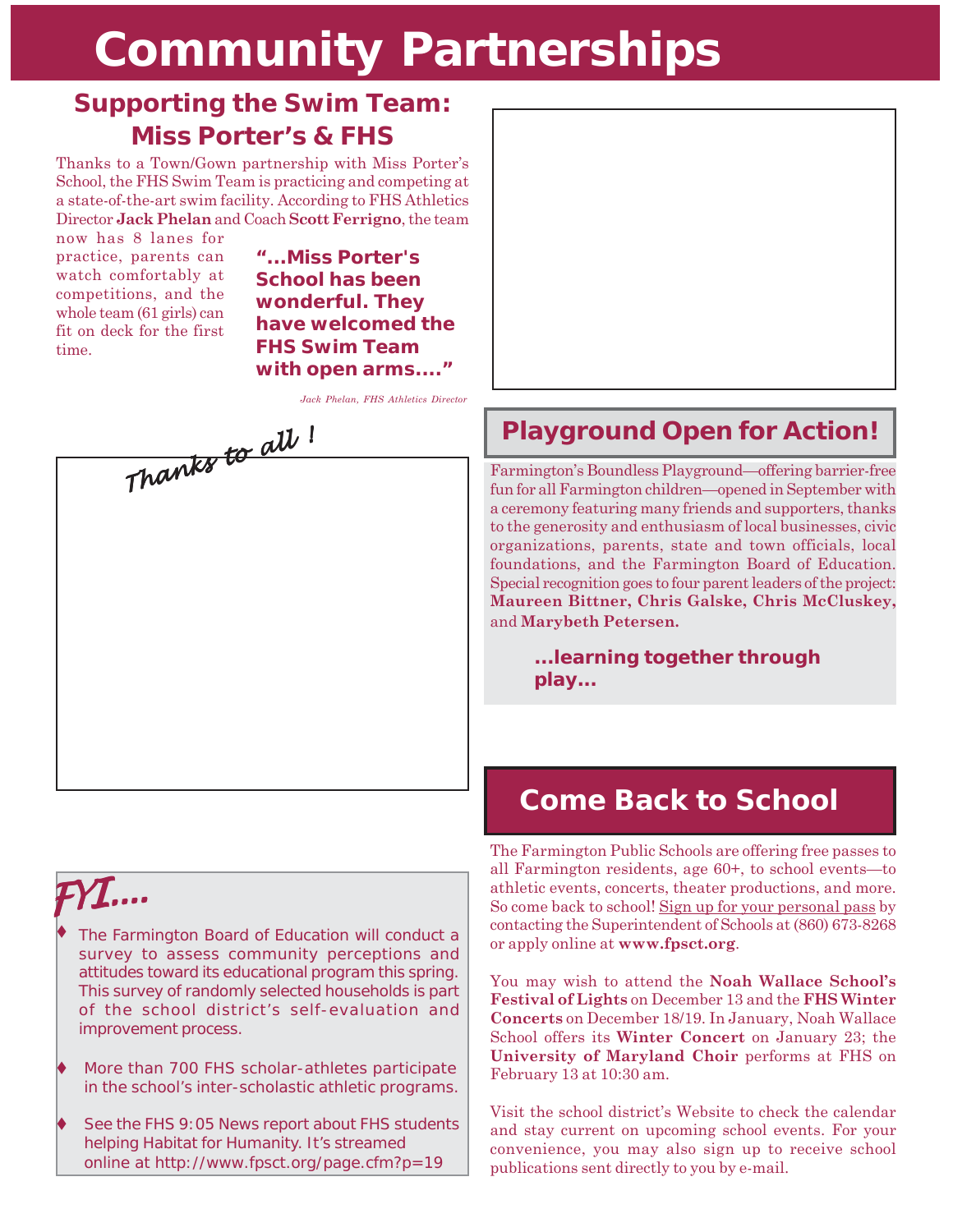# **Student Achievement**

### **FHS Scholars**

FHS seniors **Joseph C. Bobman, Chelsea Downs Fox, Ryan J. Helfrich, Matthew I. Jorgensen, Eric H. Morrissey,** and **Kevin F. Zhang**, have qualified as semifinalists in the 2008 National Merit Scholarship program. These students advance for consideration as finalists in the national competition.

Sixteen FHS students have been named Commended Students in the program. They are **Christopher Baker, Mallory Contois, Emily Demicco, Justin Ferraro, Amy Johnson, Rafid Kasir, Samantha Kime, Garrett Marks, Sepanta Mohseni, Kristen Reeve, Kayla Rexer, Elizabeth Ryan, Erik Santoro, David Sawicki, Benjamin Williams, Nan Zhu.**

### **FHS Grads: Where Are They Now?**

**Corina Scagliola** (FHS 2001)—U.S. Air Force Senior Airman—was featured in a news article when she was stationed at Incirlik Air Base in Turkey. The Air Force News Agency's article, describing her daily responsibilities, was titled *Cargo Loaders Help Save Lives.* Her next tour of duty will be in Portugal at Lajes Air Base in the Azores.

**Michael Gladis** (FHS 1995) appeared in the 2007 AMC dramatic series *Mad Men*. Following his graduation from the State University of New York New Paltz, Mr. Gladis appeared on stage in New York, on film in *K-19: The Widowmaker,* and on television in *Third Watch* and *Law and Order: Criminal Intent*.

**Tyson Belanger** (FHS 1994) graduated from Yale University and served 3 tours in Iraq as a Marine infantry officer. He now studies international relations as a Ph.D. candidate in Political Science at Harvard University.

**Kendra Hennig** (FHS 2001) is Director of Volunteer Development for Washington, D.C.-based AYUDA, an education and advocacy organization helping children with diabetes. She taught bilingual education in Harlem while completing her Master's Degree in English and says that, "With the help of AYUDA, I found my niche in the world."



*The FHS String Quartet performed for a Foundation for Mental Health fundraiser and the FHS Jazz Combo entertained at the Unionville Festival.*

#### Save the dates:

*December 5—Amahl and the Night Visitors December 18-19—FHS Winter Concerts March 18—FHS Orchestra Concert March 27—FHS Choral Concert*

### **Choices for Farmington's Students Helping All Students to Succeed**

Because each student is unique with different skills, interests, and educational needs, the Farmington Public Schools have established formal relationships with many excellent educational resources within the region. Farmington students are eligible to enroll in:

- √ Bristol Technical Education Center
- $\sqrt{\phantom{a}}$  E.C. Goodwin Technical School
- √ Three Interdistrict Magnet Schools managed by the Capitol Region Education Council (CREC)
- $\sqrt{\phantom{a}}$  Seven Hartford Magnet Schools
- √ Carl M. Small Regional Vocational Agricuture Center at Southington High School

*Learn more ...... www.fpsct.org*